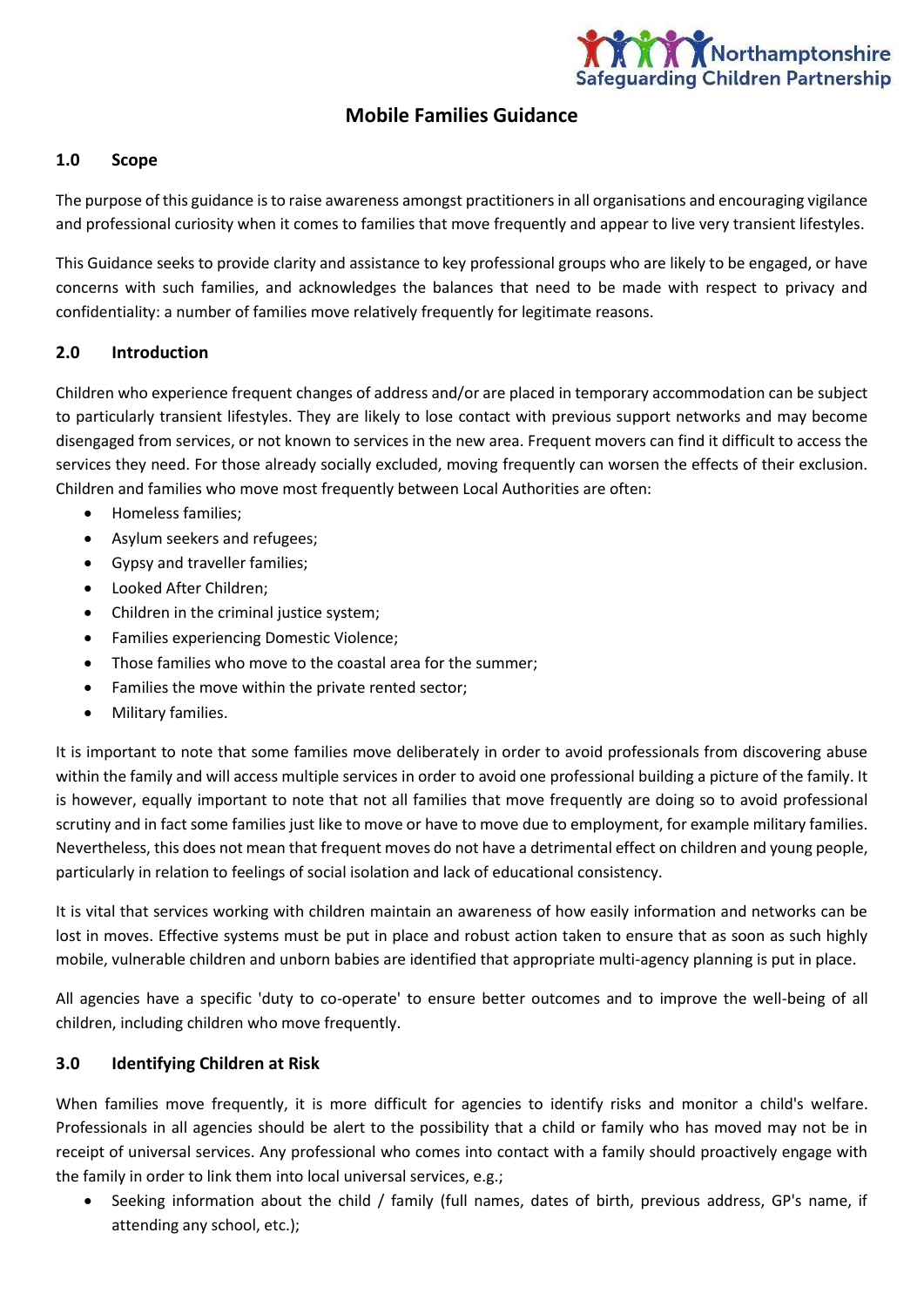- Providing information about relevant services;
- Following up to ensure that the family has managed to make contact and register with a local GP, school and other relevant services to which the child is entitled;
- Engaging appropriately with relevant agencies regarding any concerns which emerge.

A number of Serious Case Reviews from around the Country identify that a risk factor to children is them missing from universal services.

The following circumstances associated with children and families moving across district authority boundaries are a cause for concern:

- A child and family, or pregnant woman, not being registered with a GP;
- A child not having a school place or whose attendance is irregular and who isn't being electively home educated;
- A child or family having no fixed abode (e.g. living temporarily with friends or relatives);
- Several agencies holding information about the child and family, which is not co-ordinated and / or which has not followed the child or family, (i.e. information which is missing or has gaps)**.**

# **4.0 Professional Curiosity**

Professional curiosity is the capacity and skill for proactive questioning and challenge rather than making assumptions or using professional optimism not based on assessment of history and current circumstances. Never be frightened to ask the obvious question and share concerns with colleagues or your supervisor: a "fresh pair of eyes" looking at a case can really help practitioners and organisations to maintain good practice standards and develop a critical mindset.

Professional curiosity is much more likely if practitioners:

- Are given good quality training to help them develop;
- Have access to good management, support and supervision so that they can reconsider challenging and potentially upsetting work with families;
- Time to review the lived experience of children and families and undertake regular assessment to ensure new information and developments are reflected;
- The capacity to keep 'working away' to find what might have happened.

Practitioners should always try to see all family members separately; however when that is not possible and particularly when a victim (this could be an adult or a child) is not being allowed to be seen alone, professionals should also be alert to the following combination of signals:

- The victim waits for her/his partner to speak first;
- The victim glances at her/his partner each time (s)he speaks, checking her/his reaction;
- The victim smooth's over any conflict;
- Someone speaks for most of the time;
- Someone sends clear signals to the victim, by eye / body movement, facial expression or verbally, to warn them;
- Someone has a range of complaints about the victim, which (s)he does not deny.

## **5.0 Information to Record**

For agencies to maintain contact with children and families who move frequently, information needs to be accurate. Professionals should:

- Ensure that all names used by the family are provided, and clarification is obtained about the correct spelling;
- Ensure that accurate dates and places of birth are obtained for all household members, wherever possible;
- Obtain the previous full addresses, any earlier addresses, and contact telephone numbers;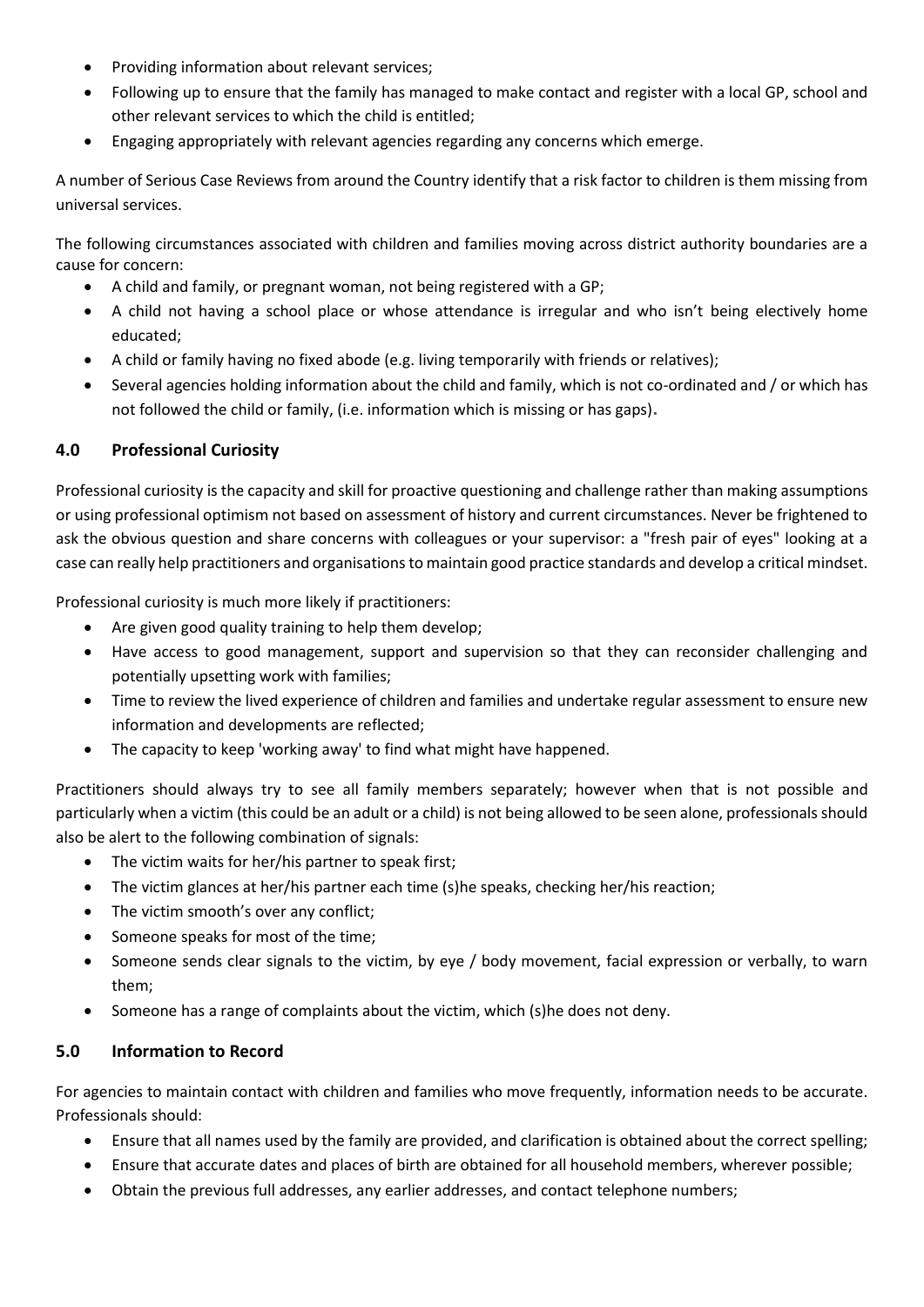- Clarify relationships between the child and other household members, if possible with documentary evidence (e.g. birth certificates, marriage certificates, Department for work and pensions documentation, passport/visa);
- Ask the child / family with which statutory or voluntary organisations they are in contact;
- Be vigilant about Identification.

### **6.0 Information Sharing**

Knowing when and how to share information isn't always easy, but it's important to get it right. Families need to feel reassured that their confidentiality is respected. In most cases you will only share information about them with their consent, but there may be circumstances when you need to override this.

Remember the **[Seven Golden Rules for Information Sharing](http://northamptonshirescb.proceduresonline.com/p_info_sharing.html)**.

### **7.0 What is Expected of Organisations**

- Use your professional curiosity, whilst respecting the family's privacy and recording the information that is detailed above;
- Include the risks that mobile families can pose to children within the organisational safeguarding policy;
- Make relevant staff aware of the risks to mobile families and their children and the need for vigilance when working with such families;
- Include information in relation to mobile families in existing training and briefing programmes;
- Ensure internal organisational monitoring systems are in place that help identify families that have significant moves and pose a risk to children;
- Agency transfer in and out processes that includes the transfer of information when families move out of the area of the service provider – this should be with consent where required;
- Robust mechanisms in place for professionals to discuss concerns with managers/supervisors.

### **8.0 Agency Response / Responsibilities**

Although all agencies can play a role in identifying mobile families and subsequently the signals that may cause concern, it is acknowledged that some agencies will be more likely to identify transient families, those being Health professionals, Schools, Housing Authorities, Children's Services and Department for Work and Pensions. In addition it is acknowledged that many of these agencies have their own procedures and practices in relation to transfers in and out of their service, either within the County or outside of the County. The following is a summary of those processes or a link to the statutory guidance which is in place:

### **8.1 Education**

Schools and Education Support services should apply professional curiosity where information demonstrates that a child and their family have moved frequently within a short period of time. School admissions are able to identify when a number of mid-year applications have been submitted for one child. Any such discovery would be escalated within the admissions service area to an appropriate team manager. This however would only find children who have moved within the authority and therefore schools have a key role in identifying children who have moved from school to school within and from outside the local authority. Not all mobile families are in need of support, however, where a school have further evidence to suggest they are, the school would follow their appropriate safeguarding and welfare procedures.

Children who move frequently are also more likely to be at risk of becoming a child missing education (CME). It is important that a school does not take a child off roll until they know the next school a child will be attending. The school should then transfer school files as soon as possible. If despite all reasonable attempts, the school cannot locate the family, then they should report the child as CME as set out in the NSCP Child Missing Education Procedure.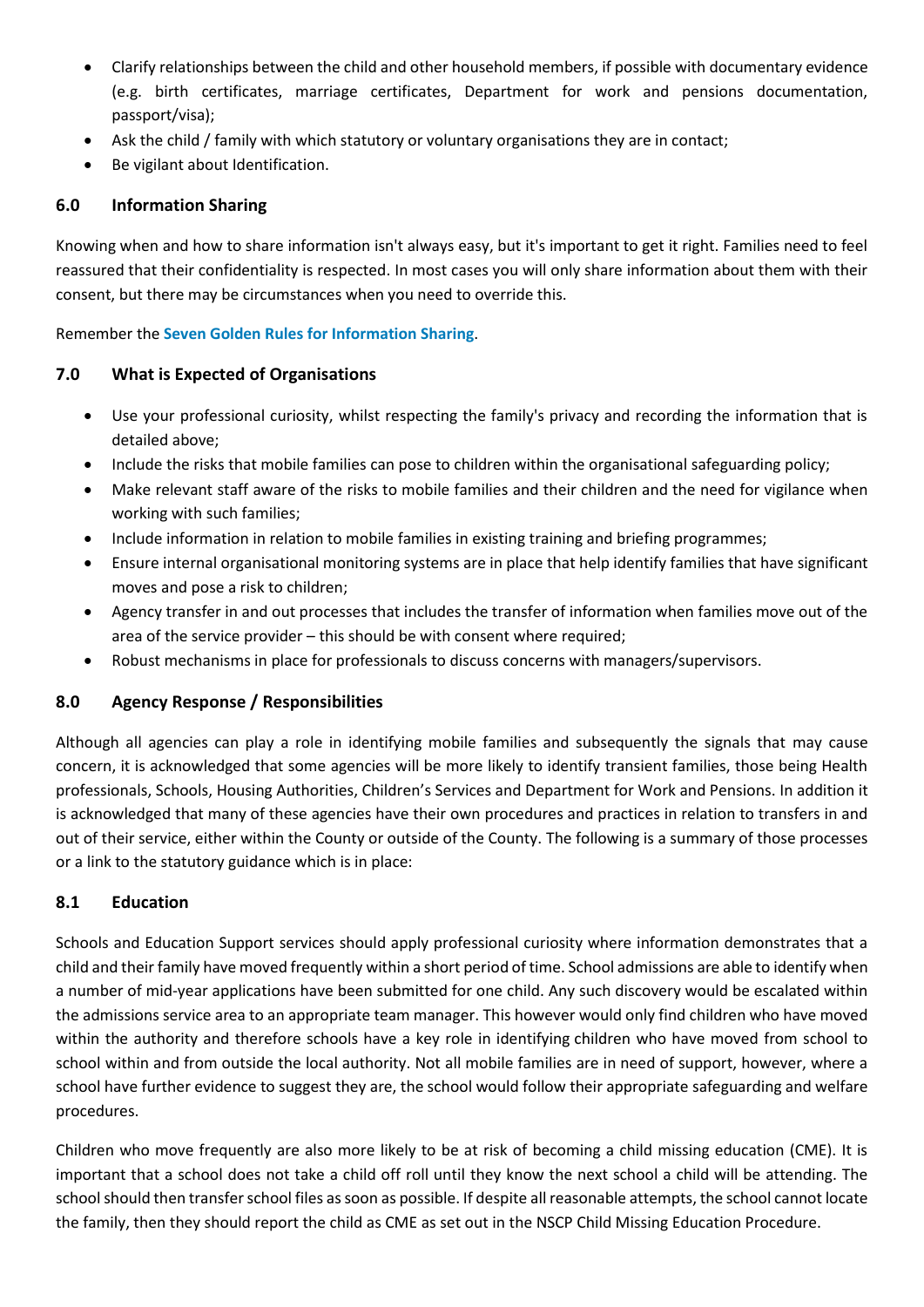### **8.2 Further Education**

As with schools, further education establishments should apply professional curiosity where information demonstrates that a child and their family have moved frequently within a short period of time. Further education establishments are required to have robust admissions and attendance policies and procedures which clearly outline their arrangements for checking previous education prior to admission and monitoring once on programme. If concerns are raised then the establishment should follow their safeguarding procedures.

Children who move frequently are also more likely to be at risk of becoming a child missing education (CME). It is important that a further education (FE) establishment does not make assumptions that a child is safe and well. Where a college operates a 14-16 provision they need to follow the guidance above in Section 8.1, Education.

### **8.3 Children's Services**

If a child is known to Children's Services and has left the area or is about to leave the area on a Child in Need Plan, a transfer will take place when the carer/parent has consented to information being shared and wants continuation of service from another local authority. If the carer/parent does not consent or does not want a service from another local authority consideration shall be given to whether the discontinuation of the child's plan will result in safeguarding issues. In these circumstances a referral will be still be made to the other local authority. The Social Worker will also send a letter notifying the Northamptonshire GP, Health Visitor, school and any other agencies involved of the details of the move, including the date and new address. This should be sent in all circumstances, planned or unplanned moves.

If a child is on a Child Protection Plan on establishing that the child is moving, or has moved out of the county, the social worker must make immediate telephone contact with the new authority to exchange information regarding reasons for the original Child Protection Plan, current level of concern and date of last visit. This should be followed up as soon as possible by written confirmation with relevant reports. The Northamptonshire Social Worker has responsibility for taking any immediate action necessary to safeguard the health or welfare of the child; informing Children's Social Care in the new authority, and establishing temporary arrangements for case responsibility; ensuring that all agencies involved in Northamptonshire are aware of the move and that they are taking responsibility where relevant for informing their equivalent agency in the new authority; informing the Child Protection Referral Unit who will contact their equivalent within the receiving Local Authority and ensuring that the child/ren are on temporary plans. The Social Worker; will send initial and most recent child protection conference minutes; attending and/or providing relevant information for the child protection conference in the receiving authority.

For more information regarding Northamptonshire's process (see **[Notifications from other Local Authorities /](https://northamptonshirechildcare.proceduresonline.com/chapters/p_reciev_notif.html)  [Placement Providers](https://northamptonshirechildcare.proceduresonline.com/chapters/p_reciev_notif.html)** and **[Out of Area Placements](https://northamptonshirechildcare.proceduresonline.com/chapters/p_out_area_place.html)**).

There is also an NSCP for **Children [and Families Moving Across](http://northamptonshirescb.proceduresonline.com/p_ch_fam_moving_across_la.html) Local Authority Boundaries**

## **8.4 Youth Offending Service**

Under the Crime and Disorder Act 1998, youth offending teams (YOTs) are responsible for providing youth justice services to all children and young people within their area. There are significant challenges for YOTs which have a high number of cases transferred into their areas. However, it is imperative that the best quality services are available to all children and young people regardless of where they would usually live.

Improving practice in relation to case transfers and the management of cases where children and young people are living away from their home local authorities will produce better outcomes for children and young people and enable greater public protection. Continuity of supervision and support, during a time often fraught with risks to the child or young person and others, is vital if reductions in reoffending and improved community safety is to be achieved.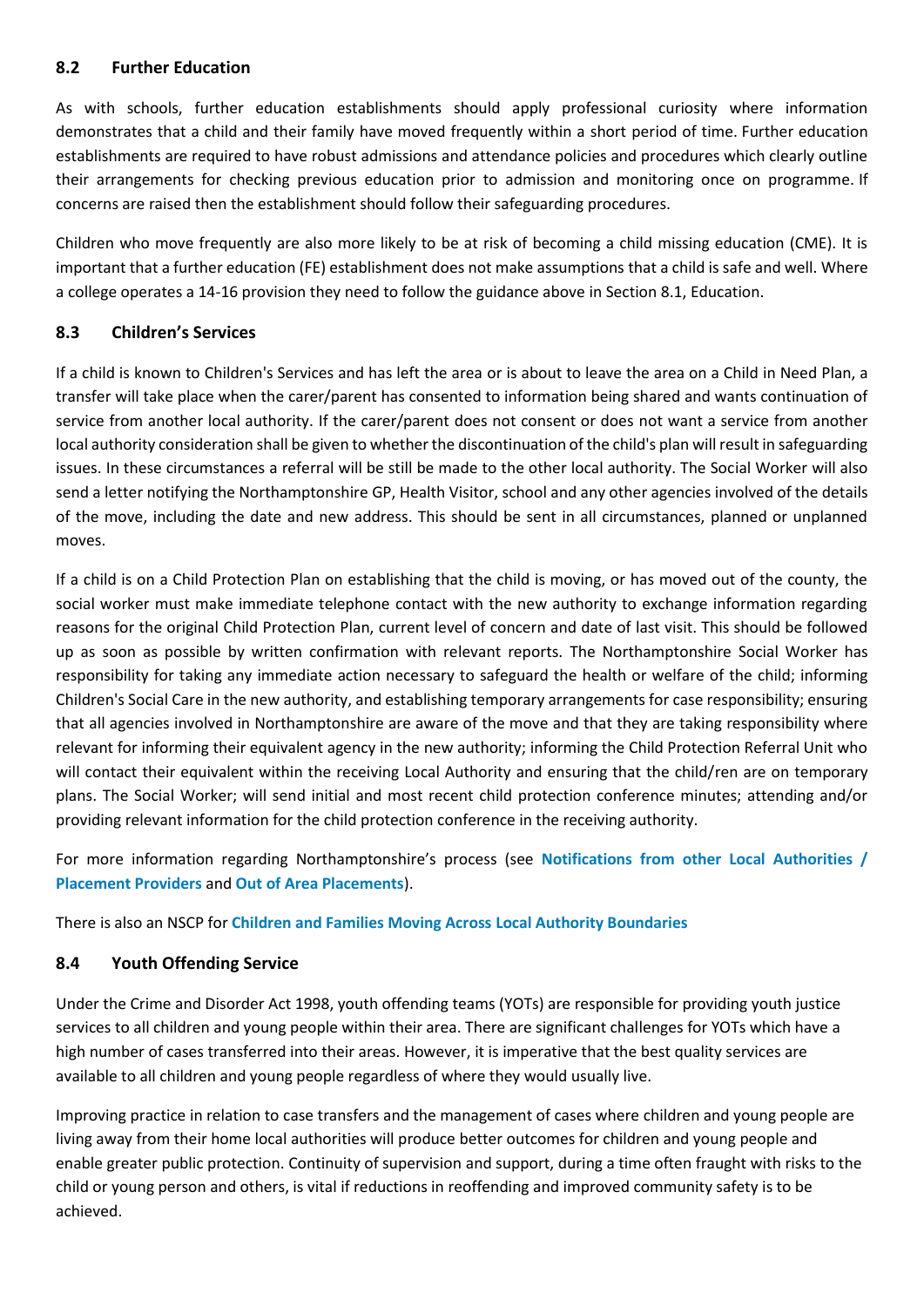The **[National Protocol for Case Responsibility](https://www.gov.uk/government/publications/national-protocol-for-case-responsibility)** provides practice guidance for Youth Offending Teams in England and Wales.

# **8.5 General Practitioner (GP)**

General Practitioners and their staff should be aware of the discontinuity of care that may affect mobile families and the effect this can have on their health. They should also be knowledgeable of which families tend to move frequently (homeless families, asylum seekers and refugees, gypsy and traveller families, Looked After Children and families experiencin[g Domestic Violence\)](http://trixresources.proceduresonline.com/nat_key/keywords/a_domestic_vio_abuse.html).

Whilst children and families who move most frequently may not register permanently with a GP, they may seek treatment as a temporary resident. The practice should ensure information about the child and family is accurate, ask about the planned duration of stay, assess healthcare needs and liaise with other agencies as appropriate.

Evidence from Serious Case Reviews highlights the vulnerabilities that mobile families present. In order to embed lessons learnt from these serious case reviews, the practice should ensure that records of mobile families are fully reviewed upon registration.

## **8.6 Acute Trusts**

Within Northampton and Kettering Acute Hospital Trusts, guidance for managing patient transfers out of area, or to another Trust is available in varying formats. There is specific guidance available for Maternity and is the responsibility of the midwife involved in the care of any woman to share all relevant information / social history or concerns with the Midwife /GP or any other member of the Multidisciplinary Team she thinks necessary, in the area the woman is transferring to.

The information must be shared in a timely fashion and in an appropriate and secure manner via telephone with the relevant Community Midwifery team and the Social Worker informed if the case is open to Children's Services.

The information should also then be shared electronically with the Community Midwife whom the case has been verbally handed the information to via a secure email account (nhs.net account). Named Midwife for Safeguarding should be informed to enable them to liaise with the Named Midwife for Safeguarding in the area concerned.

It is also important that the midwife who is completing the transfer informs the Health Visitor of the transfer.

## **8.7 Public Health**

[The Health & Wellbeing Service](https://www.lincolnshire.gov.uk/health-and-wellbeing/childrens-health/) includes the 0-19 children's health service which offers health visiting and children and young peoples' nurses for school aged children. The Health Visiting service in Northamptonshire receives notification of a large number of transfers in every year. Transfers in include families who have moved into Northamptonshire either from another county or from abroad, also transfer in notifications when families move between areas within the county. The Children's Health Transfer In and Out Policy supports the Health Visiting Teams in ensuring that all children aged 0 to the end of reception year receive all the services offered in the Health Visiting core offer as guided by the Healthy Child Programme (Department of Health and Social Care 2009). The aim of the policy is to ensure referral, support and early intervention agreed between all agencies is provided in a timely way. The policy also gives guidance on the process to follow to ensure all pre-school aged children who transfer out of their care are notified to the relevant Health Visiting service in their new location. The Health Visitor Team will notify the new area HV as we did previously.

## **8.8 Northamptonshire Healthcare Foundation Trust (NHFT)**

All staff working across the Trust's services including both Child and Adolescent Mental Health, drug & alcohol and Learning Disability Teams engage with mobile families. The Trust's staff are trained to recognise the additional risks and vulnerabilities that families with multiple moves and transient lifestyles face. The Trust has a robust transfer and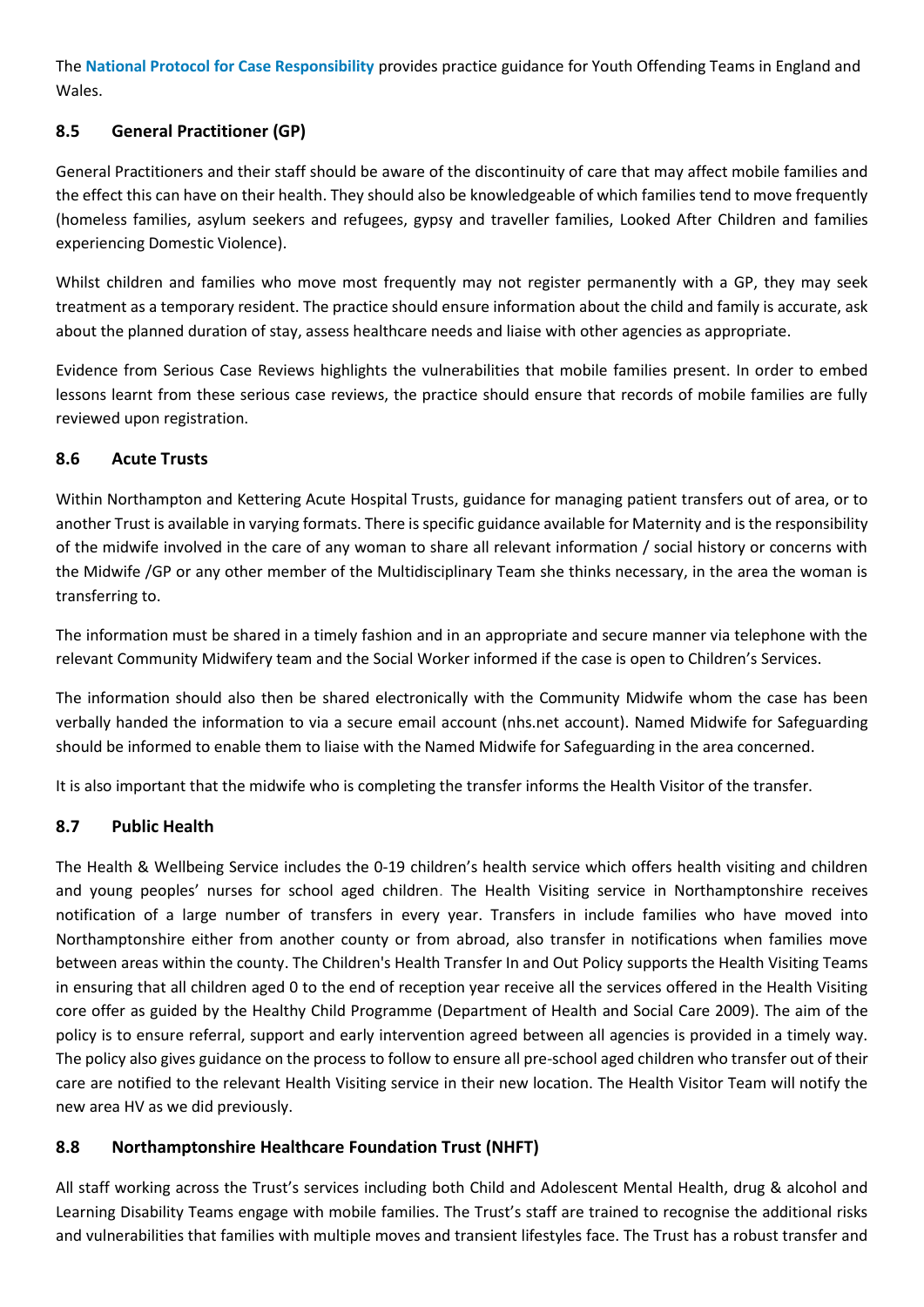discharge policy which ensures the relevant sharing of information with other areas and agencies. Child and Adolescent Mental Health Services have a do not attend policy which identifies where children and young people do not attend and the appropriate liaison with other agencies should there be concerns. The Trust also engages with the local procedures for families which are missing on a local and national level.

### **8.9 Housing**

Social housing has a very broad remit and is different dependent on district, varying further with landlord functions. In Northamptonshire, each Borough or District Council has the responsibility for delivering housing advice, homelessness prevention and statutory homeless services; furthermore those that have their own housing stock are responsible for allocations of tenancies and general landlord functions. Those that do not have their own housing stock work closely with other registered providers. As with earlier reference to general professional curiosity, this can be in the context of a housing register application disclosing multiple addresses of short stays with different friends and/or family members or not disclosing details of universal providers working with them. All staff are appropriately trained in safeguarding in context of their role particularly in identifying risks, should a member of staff identify a household with particularly high number of moves in relative short periods or a reluctance to share required residency information, the safeguarding lead would be informed and agree/determine next steps in line with organisational safeguarding policies and procedures.

Registered Providers (Housing Associations) are independent organisations. As such they should have their own policies, procedures and staff training programmes to ensure they are alert and able to respond to the needs of their tenants.

Private Landlords are also independent and can range from an individual with a single, to-let property they rent out to an individual or organisation with a portfolio of properties rented out directly or through a Lettings Agency. Private Landlords can choose to become part of national and/or local accreditation schemes which show their commitment to being a fair and reputable landlord. Local Authorities have the power to discharge their homelessness duties into the private sector. Properties are allocated subject to their suitability to the needs of the household. Local authority officers routinely inspect houses of multiple occupation. Other privately rented properties (including residential mobile homes) are also inspected when a complaint is received relating to the condition of the property. Safeguarding concerns may be identified during these inspections. Local Authority Officers would follow their own organisation's safeguarding policy and procedures should a concern be raised or witnessed during an inspection.

## **9.0 Pathway for Support**

### **Early Help for Children**

The Early Help Assessment process has been designed to help practitioners assess needs at an early stage and then work with the child/young person, their family and other practitioners and agencies to meet these needs. As such, it is designed for use when:

- You are worried about how well a child/young person is progressing;
- You might be worried about their health, development, welfare, behaviour, progress in learning or any other aspect of their wellbeing;
- A child / young person or their parent/carer raises a concern with you;
- The child's or young person's needs are unclear, or broader than your service can address alone;
- The child or young person would benefit from an assessment to help a practitioner understand their needs better.

If you have any of these concerns complete an **[Early Help Assessment](https://www3.northamptonshire.gov.uk/councilservices/children-families-education/help-and-protection-for-children/protecting-children-information-for-professionals/Pages/early-help.aspx)** with the child and family. If on completion a need is identified that you are unable to address you will need to initiate a Team Around the Child (TAC).